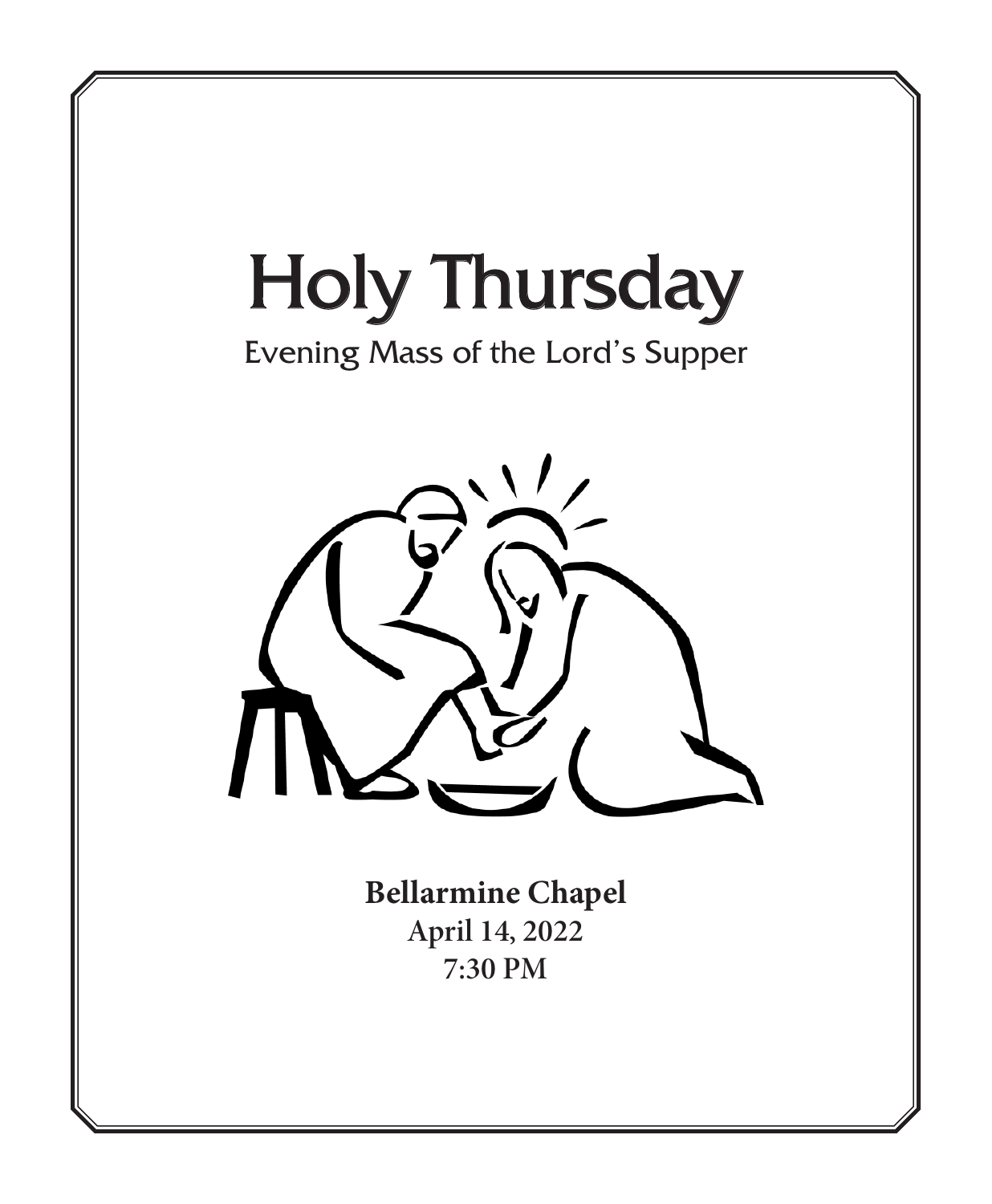**Opening Hymn** *Glory in the Cross*

*See RitualSong #591, Verses 2 & 3*

**Invocation, Greeting, and Penetential Rite**

**Opening Prayer/Collect**

**Glory To God** *Mass of Saint Ann*

*See RitualSong #403*

**Collect/Opening Prayer**

# **Liturgy of the Word**

**First Reading** *Exodus 12:1-8, 11-14*

*God instructs Moses for the first Passover.*

**Responsorial** *Psalm 116*

*See RitualSong #92*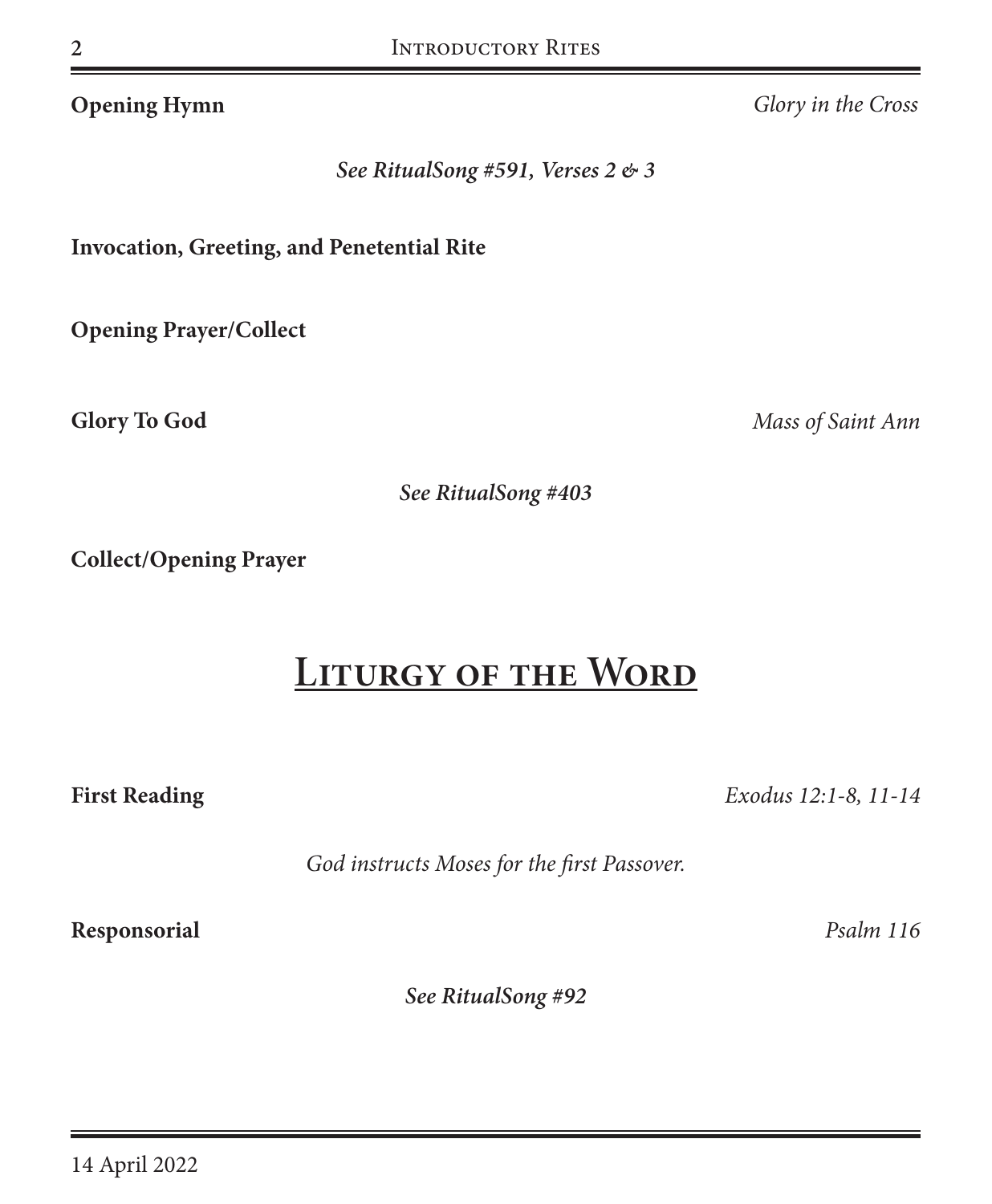| <b>Second Reading</b>          | 1 Corinthians 11:23-26 |
|--------------------------------|------------------------|
| Paul recounts the Last Supper. |                        |
| <b>Gospel Acclamation</b>      | Marty Haugen           |
| See Gather #266                |                        |
| <b>Gospel Reading</b>          | John 13                |

*Jesus washes the feet of his disciples.*

## **Homily**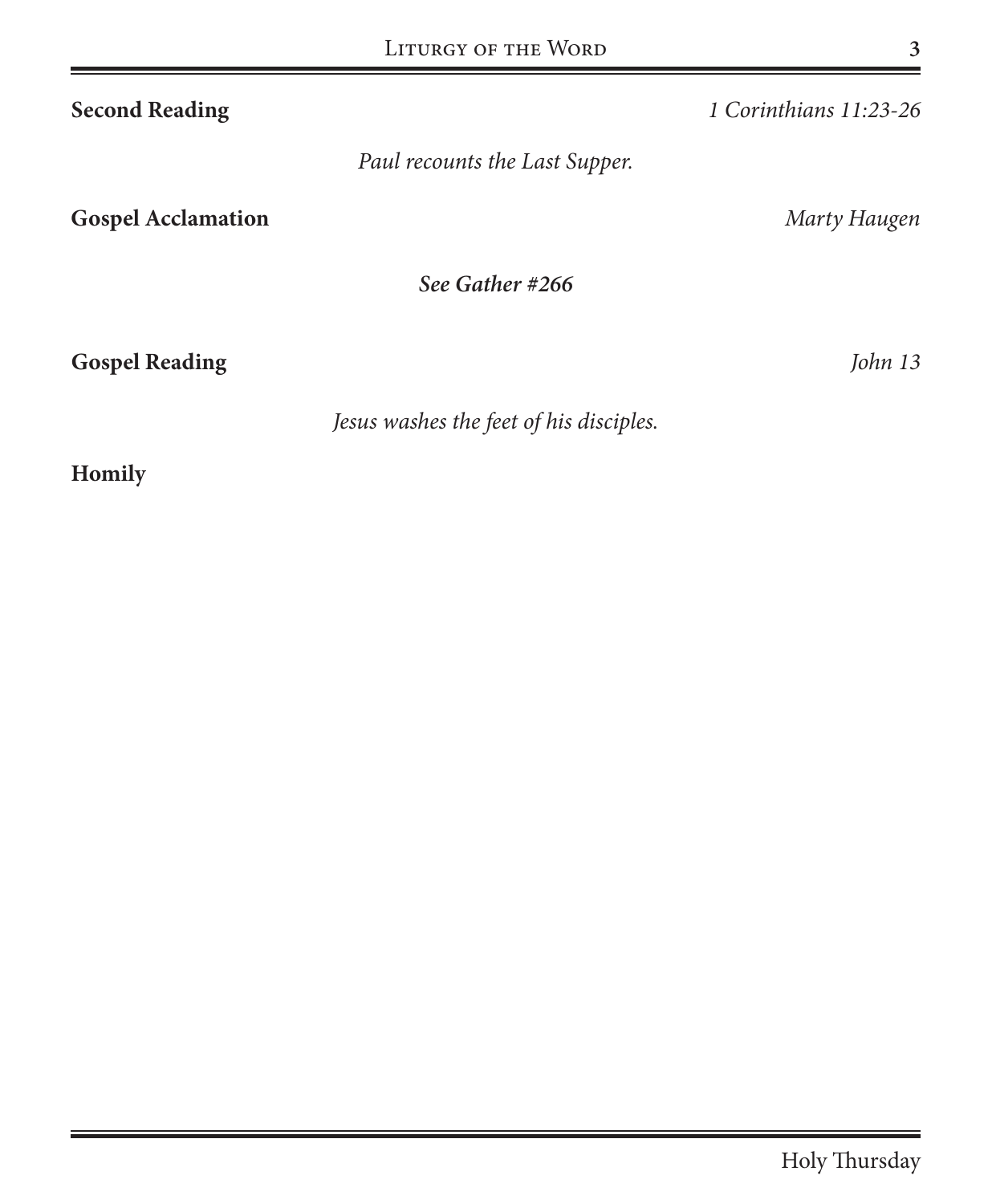



*Two stations for foot washing are available, one near the statue of Mary and one near the statue of Joseph.* 

*Hand washing stations are available at the front of the Chapel.*

*Please use the center aisle as we do for communion, going to the back for foot-washing or to the front for hand-washing.*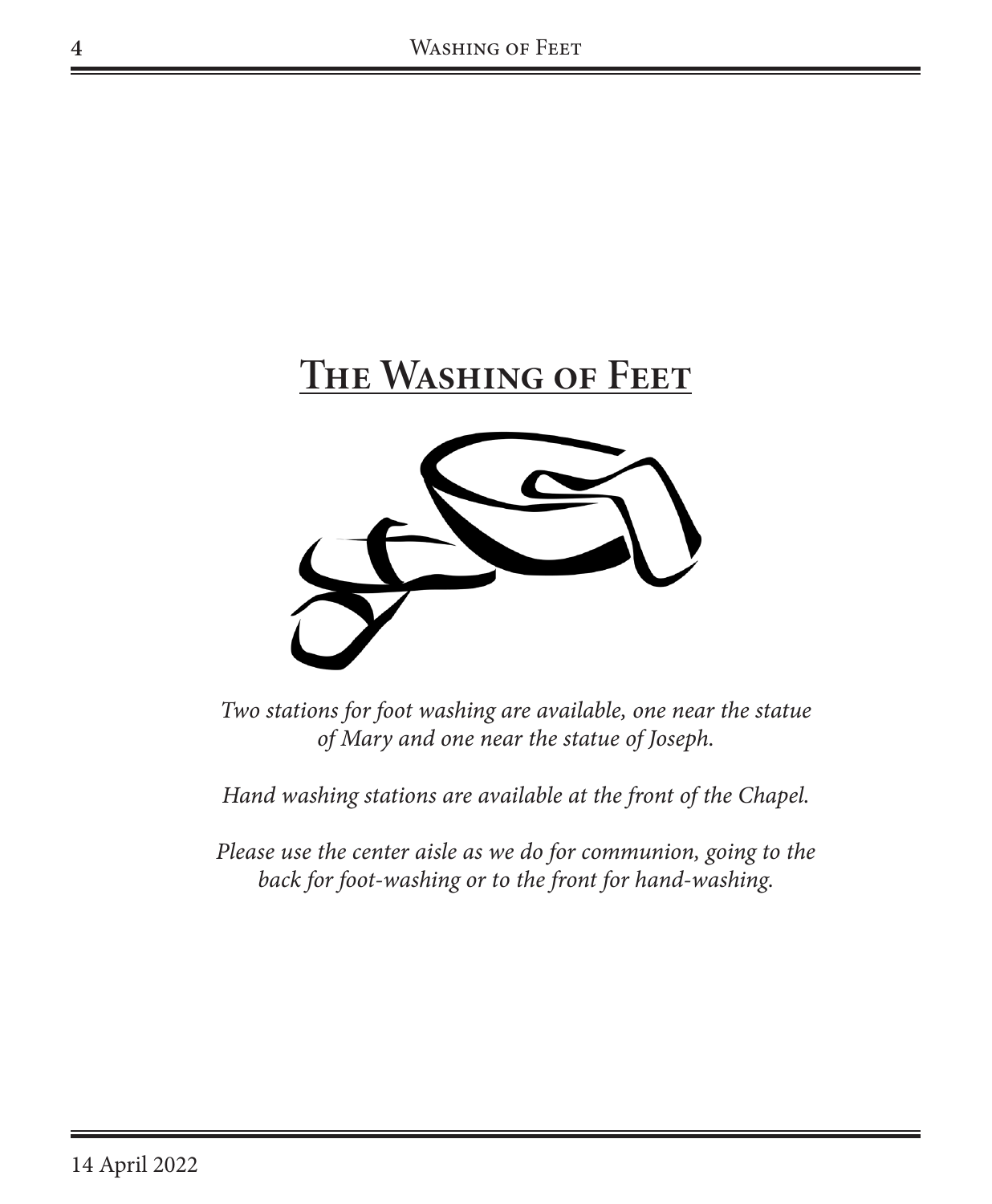**Ubi Caritas U** *Lawrence Rosania* **bi Caritas**



Holy Thursday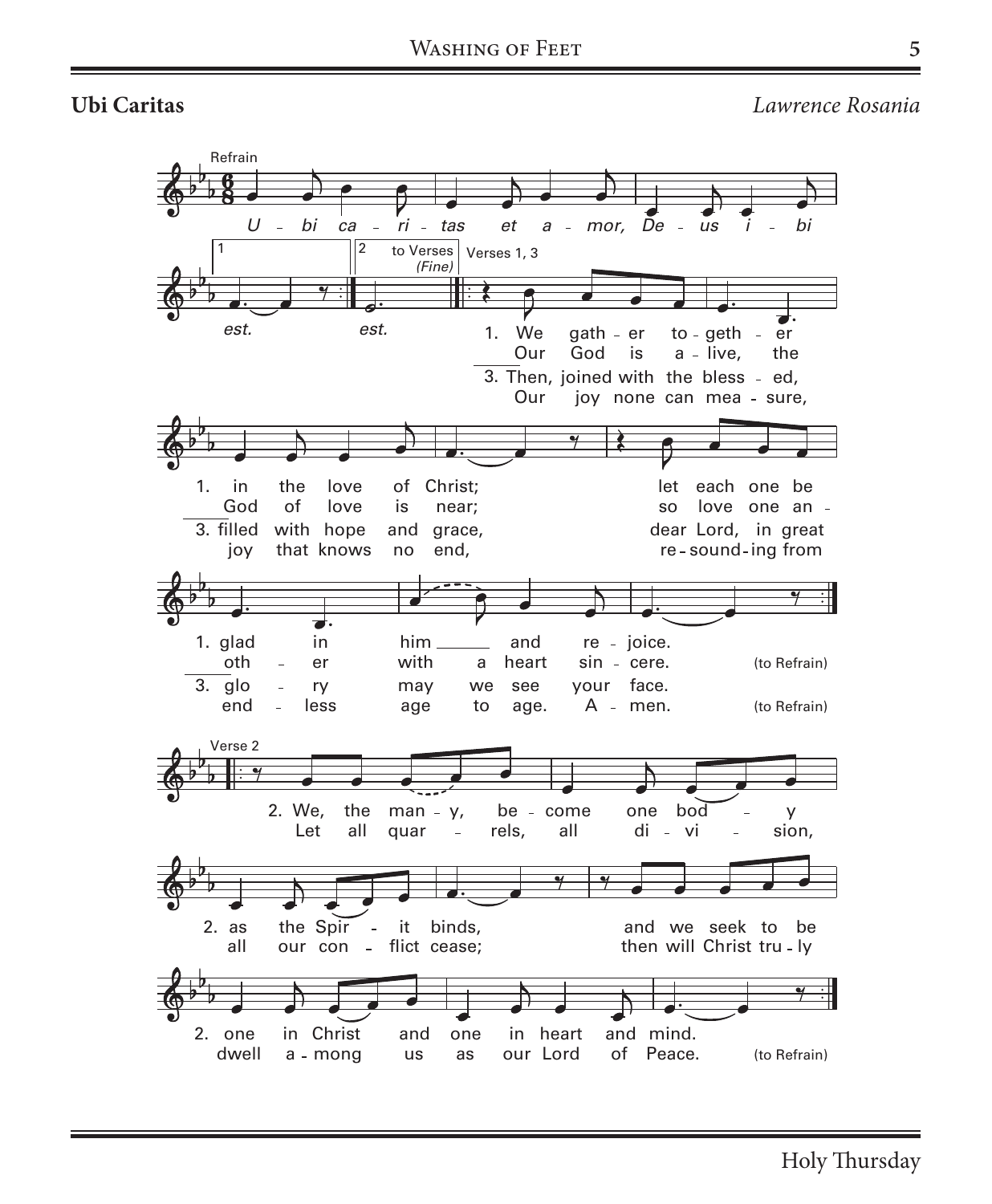**If You Love Me** *Deanna Light, Paul Tate* 



Live in me, and I will live in you; I will call you my disciple. Believe in me and speak the Word of Life!

Live in me, and I will live in you; I will give you living water. Believe in me and never thirst again!

Live in me, and I will live in you; I am food for ev'ry hunger. Believe in me and I will be your bread!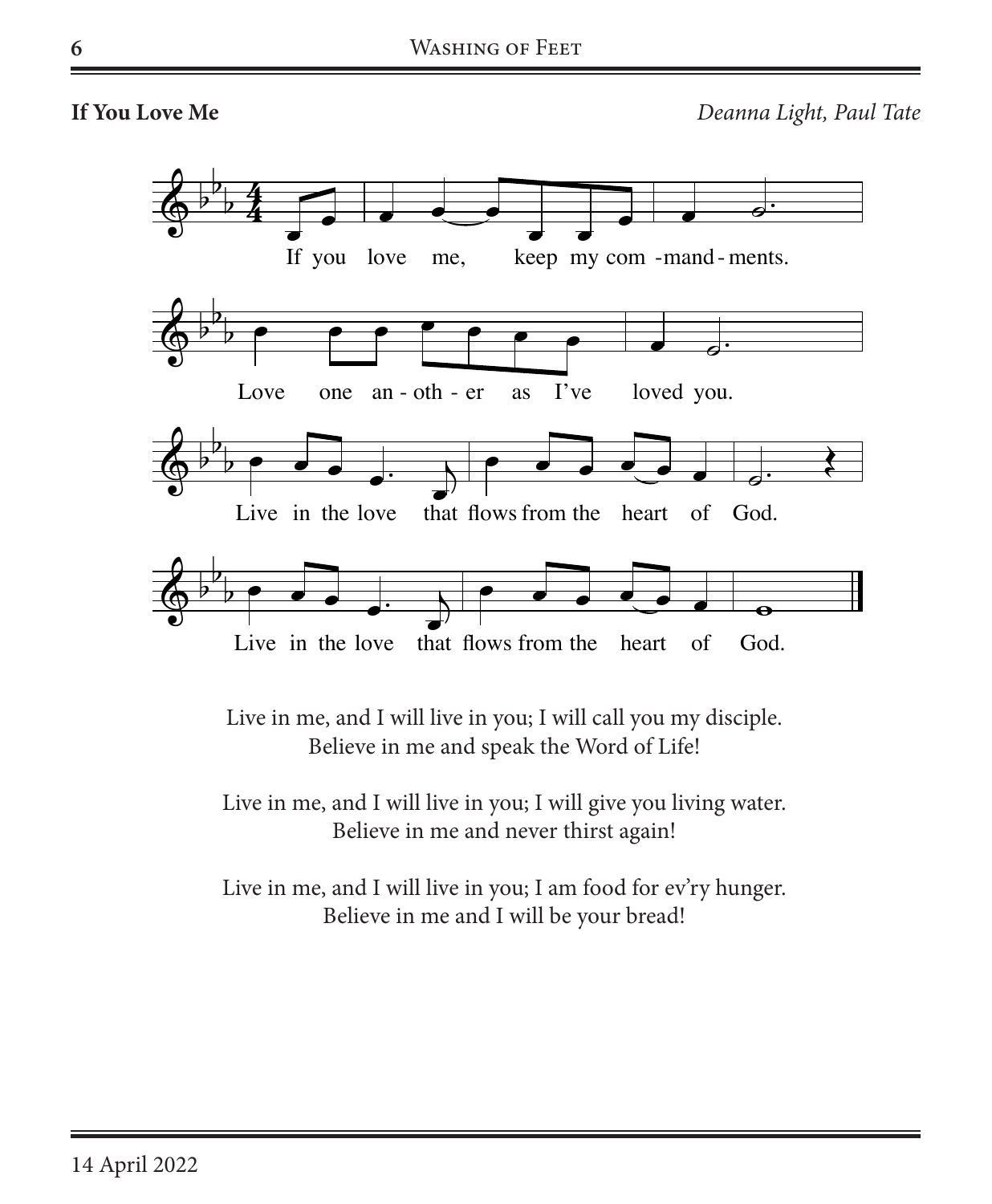### **Christ Has No Body Now But Yours** *Liam Lawton*



You are his body.

**Prayers of the Faithful**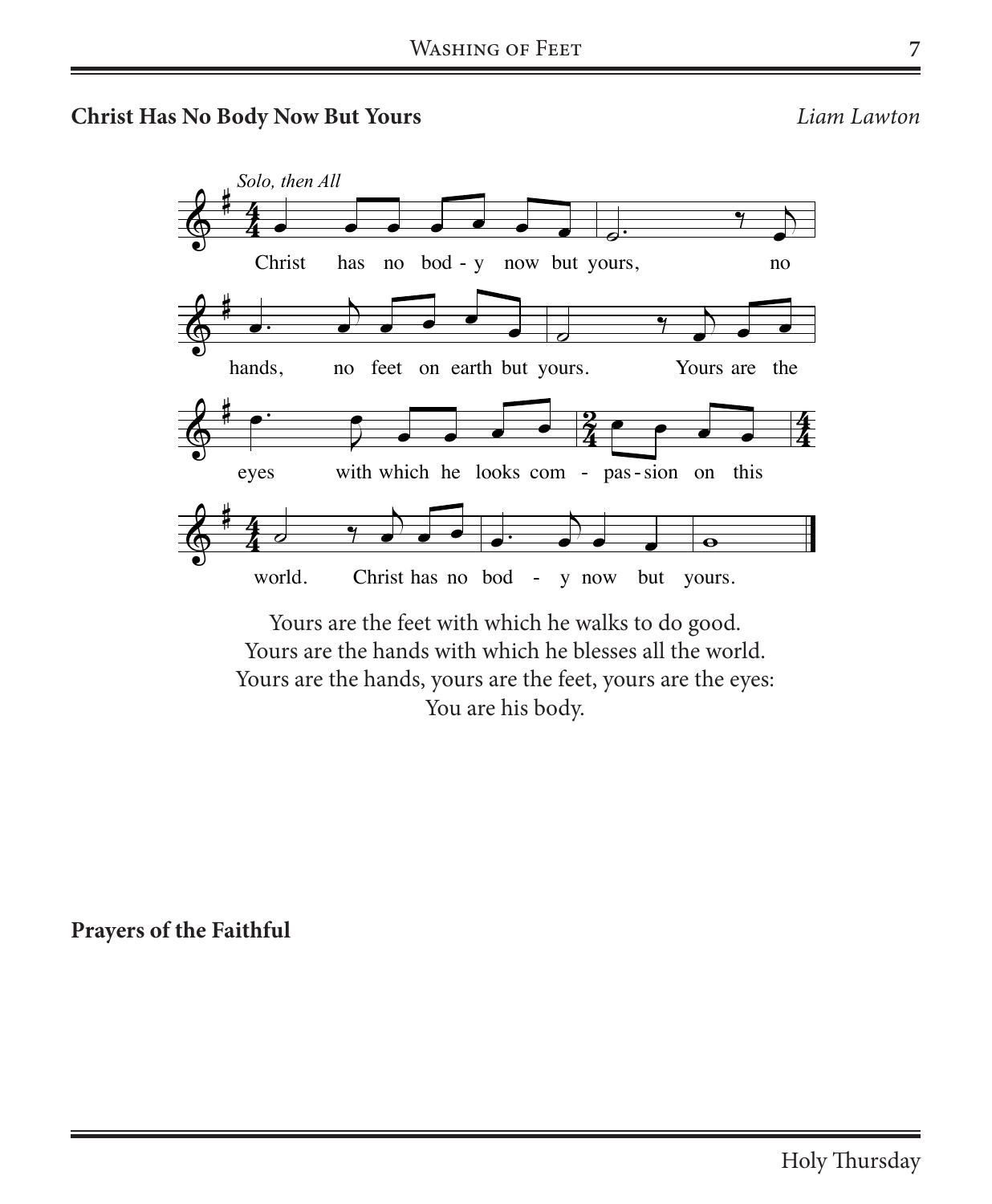# **Liturgy of the Eucharist**

**Presentation of the Gifts** *The Servant Song*

**8**

*See RitualSong #861*

**Eucharistic Acclamations** *Mass of Creation*

*See RitualSong #259, 262, 266, 268*

**Communion Song** *Take And Eat*

*See RitualSong #1025*

**Communion Meditation** *Pange Lingua*

*See Gather #407, English v. 1-4*

*The Pange Lingua is a medieval hymn attributed to St. Thomas Aquinas that is used throughout the world on Holy Thursday.* 

*The Blessed Sacrament is typically transferred from the main altar and reserved for communion at the Good Friday liturgy. During this transferral, the*  Pange Lingua is sung. Because we are collaborating with The Church of the *Resurrection on Good Friday, there is no transferral here at Bellarmine Chapel tonight. Even so, this beautiful hymn will be used as our communion mediation as we join Catholic churches and Christian communities throughout the world who are praying together at the beginning of the Easter Triduum.*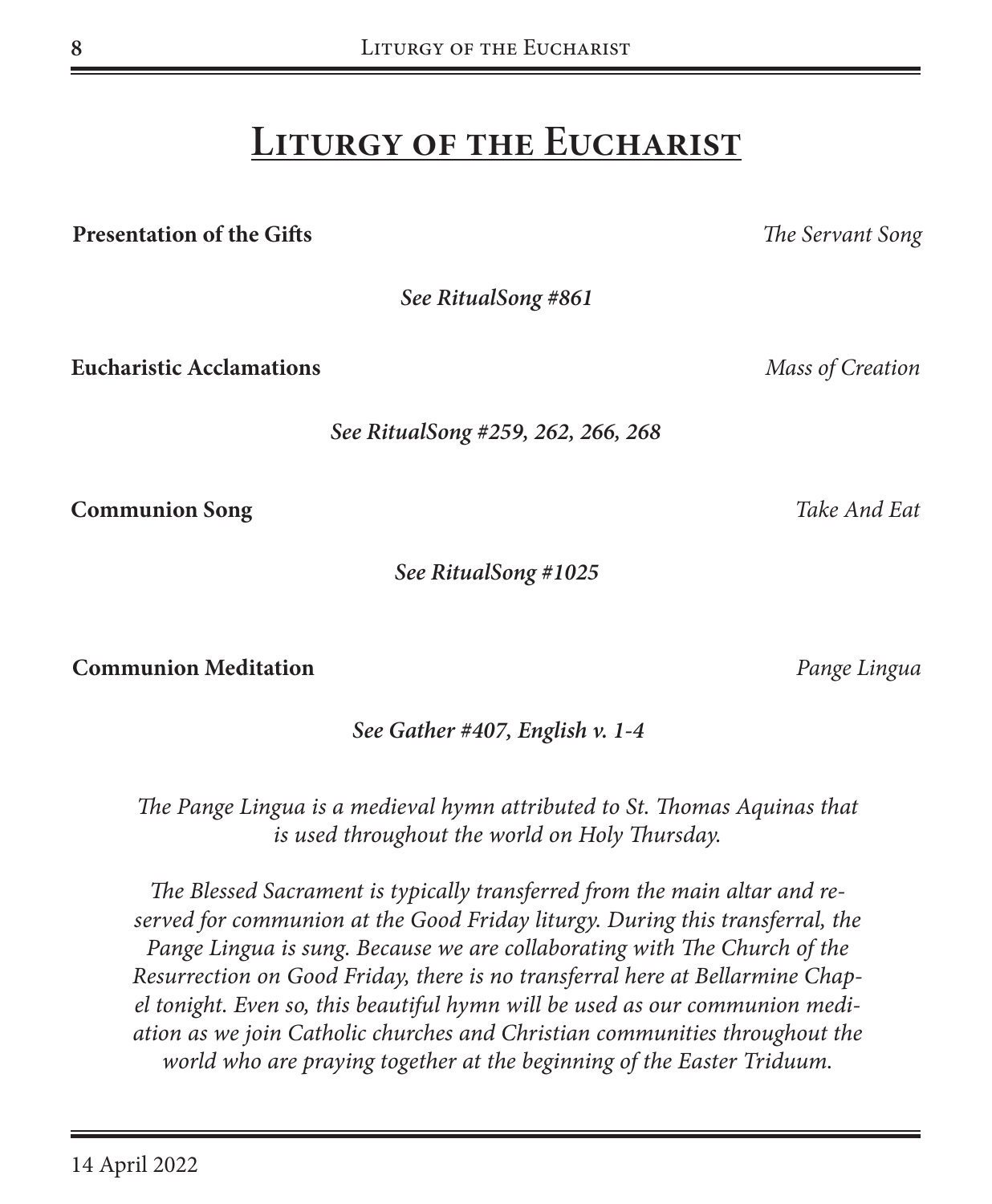**Closing Song** 



Holy Thursday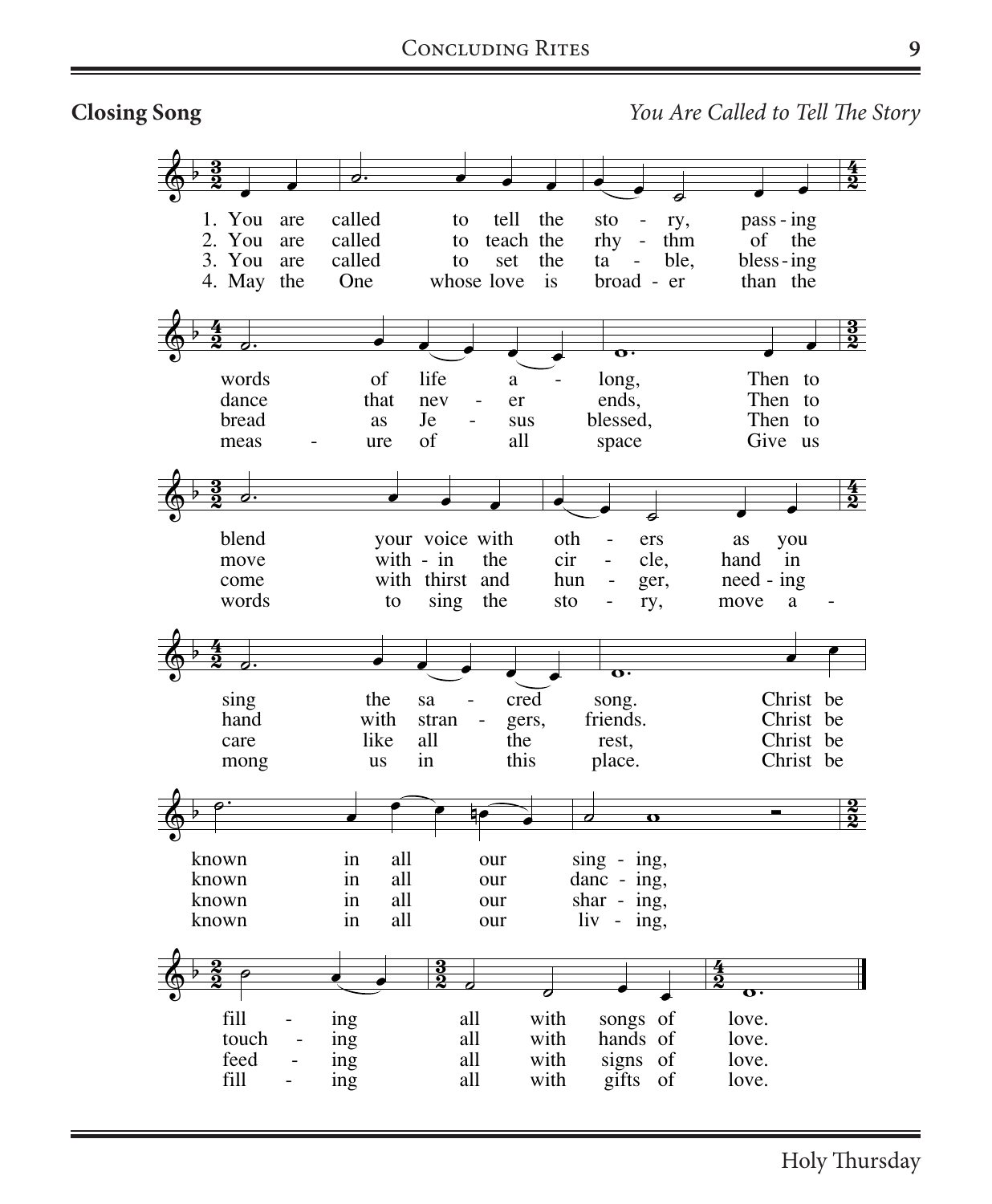## **Stripping of the Altar**

At the end of the Holy Thursday liturgy, churches around the world will "strip the altar." Statues and crucifixes will be covered or removed along with altar cloths and decorations, leaving the sanctuary bare. Like many of our rituals, this practice has multiple layers of meaning that have developed over time with various liturgical reforms. The starkness of this sanctuary is helpful for Good Friday meditations and reminds us of Christ, who was also stripped and laid bare as he endured his Passion. The bareness of the sanctuary also reminds us that Good Friday is the one day of the year when the sacrifice of the Mass is not offered, as the entire church focuses on Christ offering Himself on the cross.

After the altar is stripped at the end of the final song we ask everyone to depart in silence and to allow time and space for those who wish to remain in quiet prayer.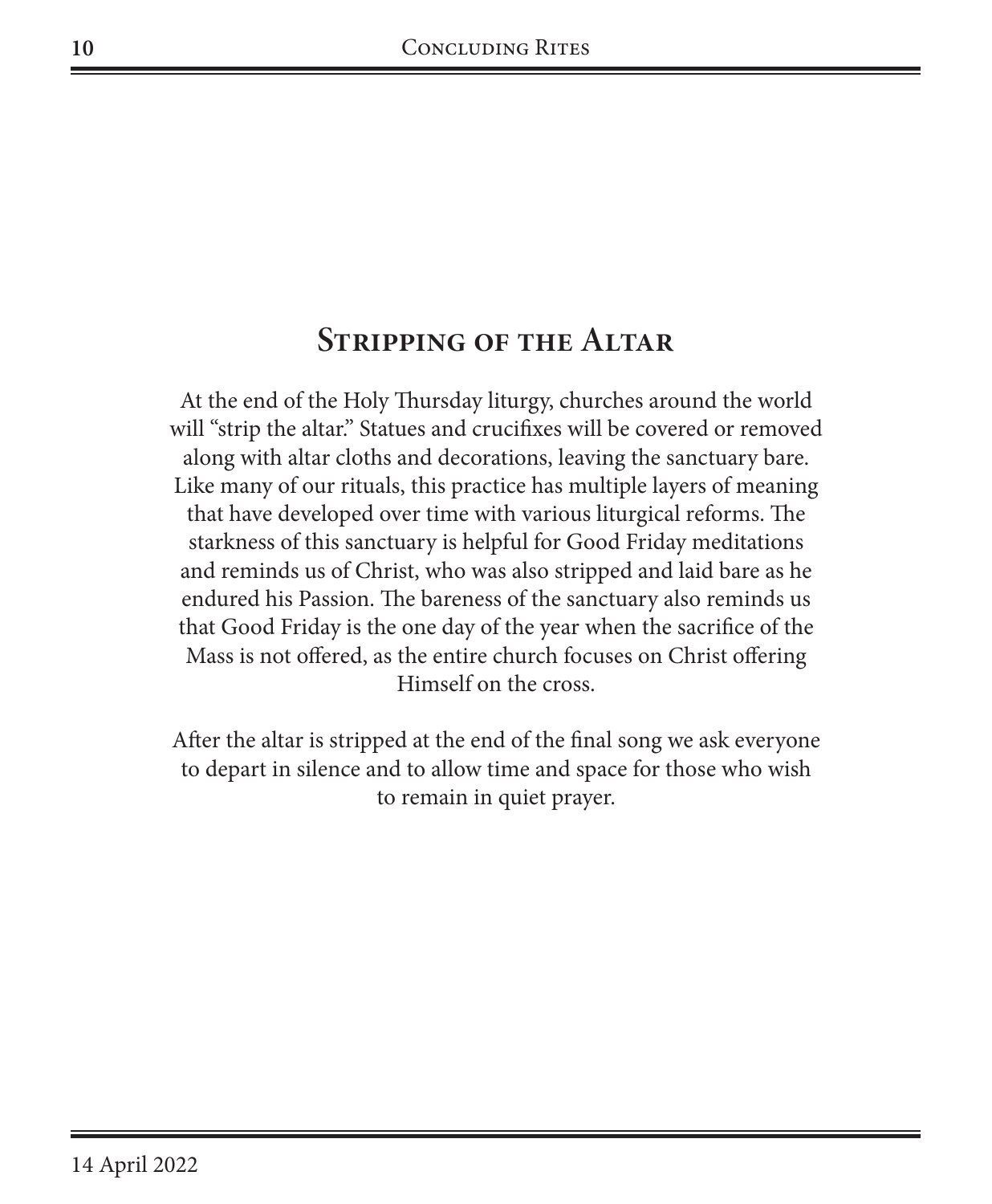

**Thank You**

Thank you to our parish staff, liturgical ministers, musicians, and to everyone who has made this evening possible.